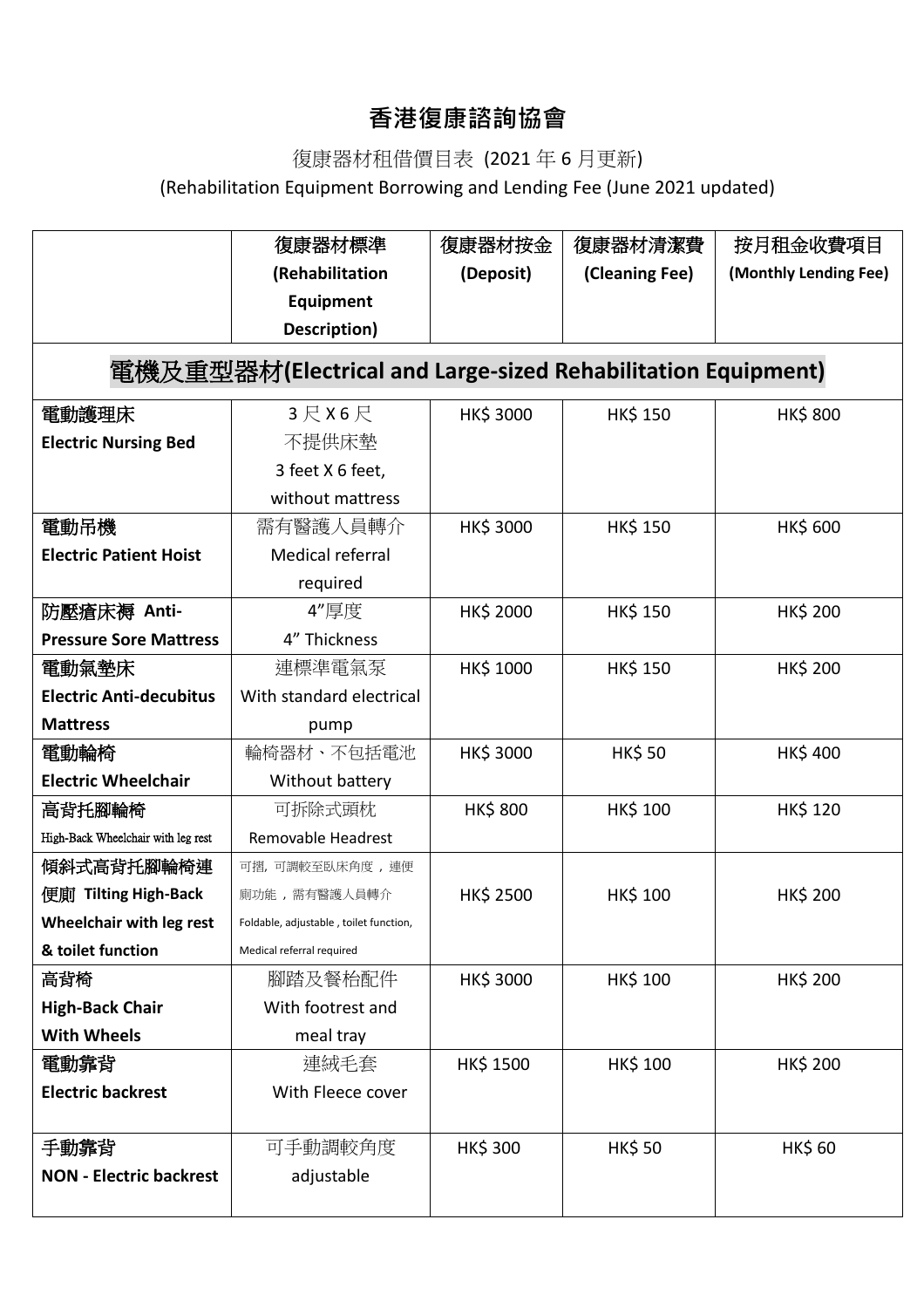| 床欄                                        | 焗漆、L-形床欄                               | <b>HK\$ 300</b> | <b>HK\$50</b>   | <b>HK\$ 60</b> |  |  |
|-------------------------------------------|----------------------------------------|-----------------|-----------------|----------------|--|--|
| <b>Bed Rails</b>                          | Lacquered, L-Shaped Bed Rails          |                 |                 |                |  |  |
| 沖涼便椅/便椅                                   | 有轆或無轆裝置                                | <b>HK\$ 500</b> | <b>HK\$ 100</b> | <b>HK\$ 60</b> |  |  |
| <b>Shower Commode Chair/</b>              | With/without wheels                    |                 |                 |                |  |  |
| <b>Commode Chair</b>                      |                                        |                 |                 |                |  |  |
| 普通復康器材 (General Rehabilitation Equipment) |                                        |                 |                 |                |  |  |
| 輪椅                                        | 大輪、中輪、細輪                               | <b>HK\$ 500</b> | <b>HK\$50</b>   | <b>HK\$ 90</b> |  |  |
| Wheelchair                                | Large wheel, medium wheel, small wheel |                 |                 |                |  |  |
| 坐墊                                        | 啫喱質料                                   | <b>HK\$ 600</b> | <b>HK\$50</b>   | <b>HK\$80</b>  |  |  |
| <b>Cushion</b>                            | Matter of gel                          |                 |                 |                |  |  |
| 坐地腳踏單車                                    |                                        | <b>HK\$ 100</b> | <b>HK\$50</b>   | <b>HK\$30</b>  |  |  |
| <b>Exercise Pedal Bike</b>                |                                        |                 |                 |                |  |  |
| 助行架(無轆)                                   | 摺合式鋁架伸縮調節                              | <b>HK\$ 250</b> | <b>HK\$50</b>   | <b>HK\$30</b>  |  |  |
| <b>Walking Frame</b>                      | Foldable and adjustable                |                 |                 |                |  |  |
| (Without wheels)                          | aluminum Frame                         |                 |                 |                |  |  |
| 助行架(有轆)                                   | 摺合式鋁架伸縮調節                              | <b>HK\$400</b>  | <b>HK\$50</b>   | <b>HK\$ 60</b> |  |  |
| <b>Walking Frame (With</b>                | Foldable and adjustable                |                 |                 |                |  |  |
| wheels)                                   | aluminum Frame                         |                 |                 |                |  |  |
| 串手拐杖、腋下拐杖                                 |                                        |                 |                 |                |  |  |
| <b>Elbow Crutch/ Axillary Crutch</b>      |                                        | <b>HK\$ 180</b> | <b>HK\$50</b>   | <b>HK\$50</b>  |  |  |
| 四爪拐杖 Quadripod                            |                                        |                 |                 |                |  |  |
| <b>Walking Stick</b>                      |                                        | <b>HK\$ 120</b> | <b>HK\$50</b>   | <b>HK\$30</b>  |  |  |
| 鹽水架 Drip Stand                            |                                        | <b>HK\$ 300</b> | <b>HK\$50</b>   | <b>HK\$ 60</b> |  |  |
| 沖涼椅 Shower Chair                          | 有扶手 with armrest                       | <b>HK\$ 250</b> | <b>HK\$50</b>   | <b>HK\$50</b>  |  |  |
| 病床餐枱 Over Bed Table                       |                                        | <b>HK\$ 250</b> | <b>HK\$50</b>   | <b>HK\$50</b>  |  |  |
| 拐杖 Walking Stick                          |                                        | HK\$ 100        | Free            | <b>HK\$30</b>  |  |  |

註:

- 1. 普通復康器材: 免費借用兩個月, 其後需按月收取租金, 最多可租用六個 月,整段租借期不可超過八個月。
- 2. 電機及重型器材: 免費借用三個月, 其後需按月收取租金, 最多可租用六 個月,整段租借期不可超過九個月。
- 3. 所有復康器材如有損毀,均需按維修費用於按金內扣減。

**Note:** 

**1. General Rehabilitation Equipment can be borrowed for not exceeding 2 months. Electrical and large-sized Rehabilitation Equipment can be borrowed for not exceeding 3 months. If it is overdue, rent will be collected on a monthly basis. The rental period for all rehabilitation equipment is limited to 6 months.**